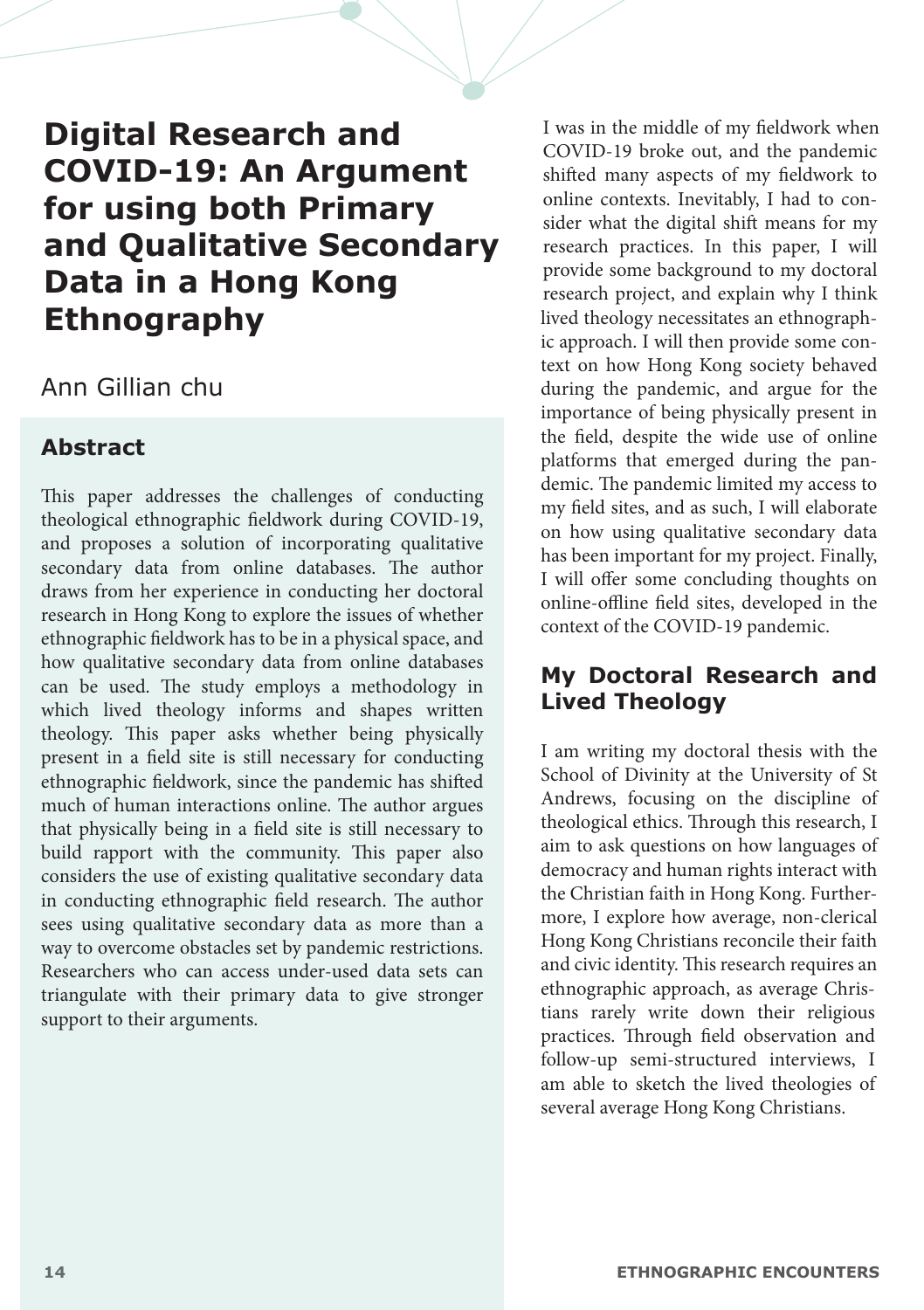I am using Hong Kong's recent resistance movements to examine how Christians under a non-democratic regime handle civic engagement. The Umbrella Movement in 2014 paralysed key areas in Hong Kong for over two months by blocking major roadways. In the wake of the Umbrella Movement and civic actions in 2019, individuals and organisations are devoting more effort to considering Hong Kong's identity and core values. As an insider-researcher, I am motivated to conduct this project by my own identity as a Hong Kong Christian. I ask questions about how Christians in Hong Kong reconcile their religious convictions with their political inclinations.

Through this research, I find the voices of average Christians important, as expressed in their lived theologies. Written theologies are, in fact, a distillation of lived practice (Marsh, 2005, p. 6). Natalie Wigg-Stevenson (2014, p. 170) describes this relationship thusly: '[e]thnographic theologians acknowledge and accept that there is no theological "view from nowhere" that we can access, and that all theological claims are embedded in and produced by particular contexts, practices, and systems of power and privilege.' As an aspiring ethicist who employs ethnographic tools to conduct her research, I am of the conviction that the shared practices of individual Christians lead to theology worthy of being theorised. It may be thought that Caucasian male theologians have a monopoly to think in abstraction and impose their theologies for all to follow. However, I believe theological principles must emerge from and be cross-checked again by the communities they serve. Therefore, my methodology is to collect primary data through field observation and interview, and analyse qualitative secondary data from online oral history databases on individual Christians in Hong Kong. In addition, I analyse writings by Hong Kong theologians. By analysing three different forms of data, I aim to sketch a fuller picture of how average Hong Kong Christians navigate their faith and civic identity.

What published theologians write is already heavily edited and revised. I find it to be a third-hand account of what is actually happening in the church. Lived theologies, distilled by daily practices, is as or more important than theological writings, and much more difficult to decipher. This is because 'most Christians do not need a detailed theological understanding of their religious practices to participate fully in them' (Wigg-Stevenson, 2014, p. 26). Nevertheless, lived theologies are confusing, complex, contradictory, and sometimes incoherent. Conducting ethnographic research in theology does not mean that lived practices must trump written theology, or that they are not compatible. Instead, I would argue that the knowledge that emerges from such a context is itself a revelation of God, and that there is spiritual power in conducting ethnographic theological fieldwork.

#### **Hong Kong During the Pandemic**

I used ethnographic methods to conduct fieldwork in Hong Kong, which includes field observation and interviews. I immersed myself in two field sites, a broadly pro-establishment church and a broadly pro-democracy divinity school, observ-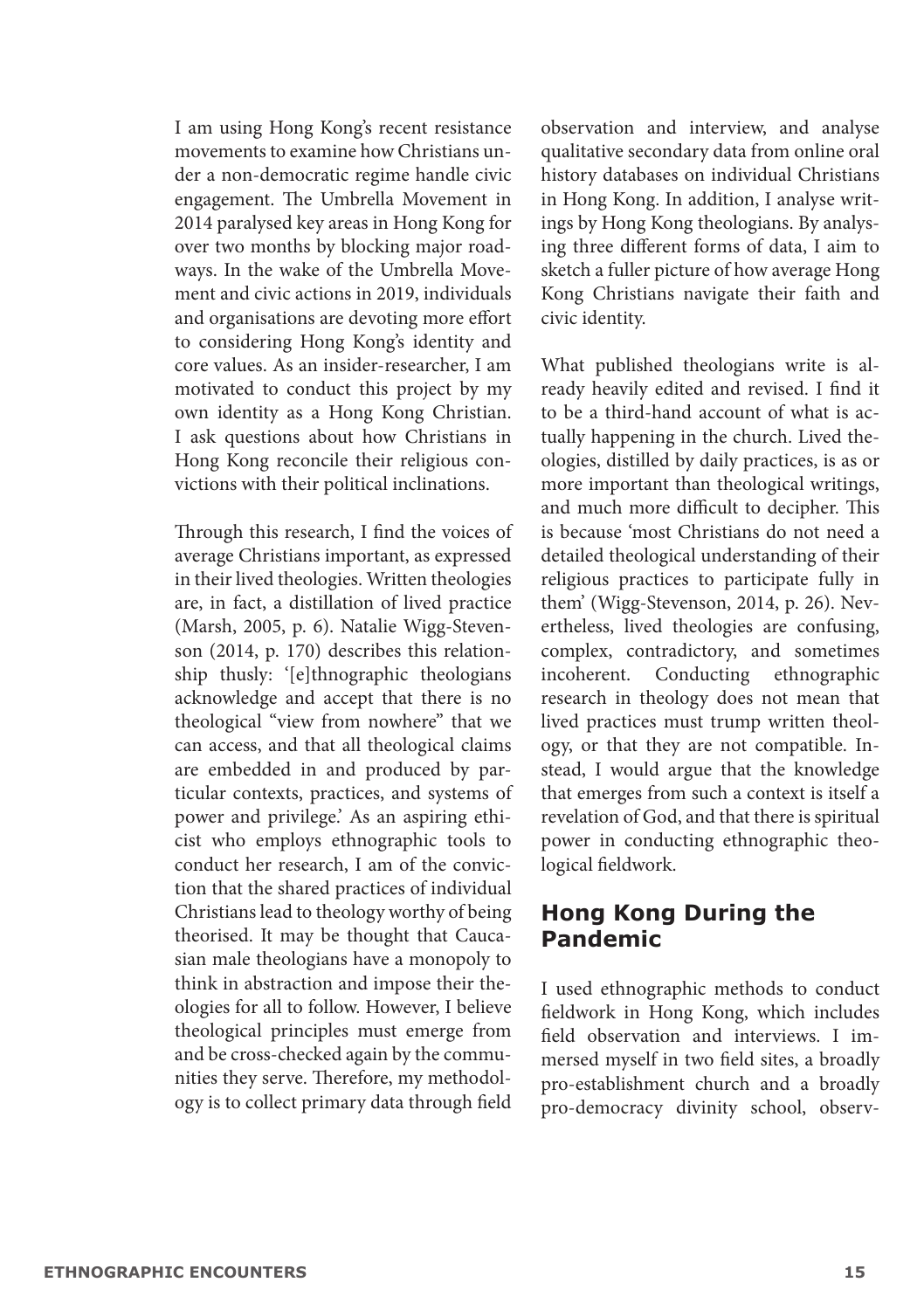ing gatherings and conversations, then conducted interviews with 18 individuals across both sites, to probe what I had observed more deeply. Some interviewees were referred to me by others, while some were loose acquaintances. In both cases, our pre-existing relationship gave us a foundation for our conversations, and the participants were able to see me as an insider despite being a researcher. Being in situ, especially in 2019-2020 when civic protests occurred, added to my interview process because I knew what the participants were experiencing. If our interviews were conducted online, I would have much less context for what the participants were experiencing on a daily basis.

COVID-19 is one of the biggest challenges in my research. From the beginning of the pandemic to 13 February 2022, there are 16,719 confirmed cases and 219 deaths in Hong Kong (Government of the Hong Kong Special Administrative Region, 2022). For a city of 7.4 million, the number of cases and deaths is low compared to many other areas in the world (Census and Statistics Department, the Government of the Hong Kong Special Administrative Region, 2021). However, COVID-19 and its repercussions affected my fieldwork, which began in December 2019 and was meant to finish by the end of March 2020. My fieldwork slowed down significantly after the Chinese New Year in January 2020.

### **Digital Field Observation in the Midst of COVID-19**

ed basis in mid-January 2020. I could not access either location, so I did not make field observations in person; however, I observed the unique circumstances as gatherings moved online. Sunday church service was offered on Facebook Live or YouTube and church fellowship and divinity school classes were held on Zoom, though since the pandemic, these have sometimes returned to in-person meetings with limited capacity and tracking measures. While understandable, these changes dramatically altered my relationship to my field site, which I had the chance to observe from behind a screen. There were far fewer interactions to observe in the online church site, as pastors were broadcasting their services and side conversations in the sanctuary ceased to exist. However, in the divinity school, interactions became more robust as students who may have been too shy to ask questions and give comments during in-person lessons, began in the online context to keep a running commentary on the side as the lecturer spoke. This made my act of observation very different from sitting in on in-person classes.

Since so much social activity has moved online for an extended duration, I wonder if it could supplant the traditional fieldwork paradigm, where we need to be physically present in a local setting, or whether we can simply conduct fieldwork from home? After all, technology has made remote access to field sites a possibility. Robert Kozinets, Pierre-Yann Dolbec, and Amanda Earley (2014, pp. 262-275) argue that:

My field sites began operating on a limit-

Online fields offer dramatically increased field site accessibility. […] Where once there were face-to-face meetings and conversations, supplemented by letters and phone calls, researchers now must also consider blogs, Twitter accounts, Facebook postings, LinkedIn groups and meetings, and many other forms of social media meetings and communication. Moreover, the online interactions are themselves complex: they can happen both privately and publicly, both asynchronously and synchronously, over different time periods, and with numerous contributors, as well as from several different site sources and in different formats.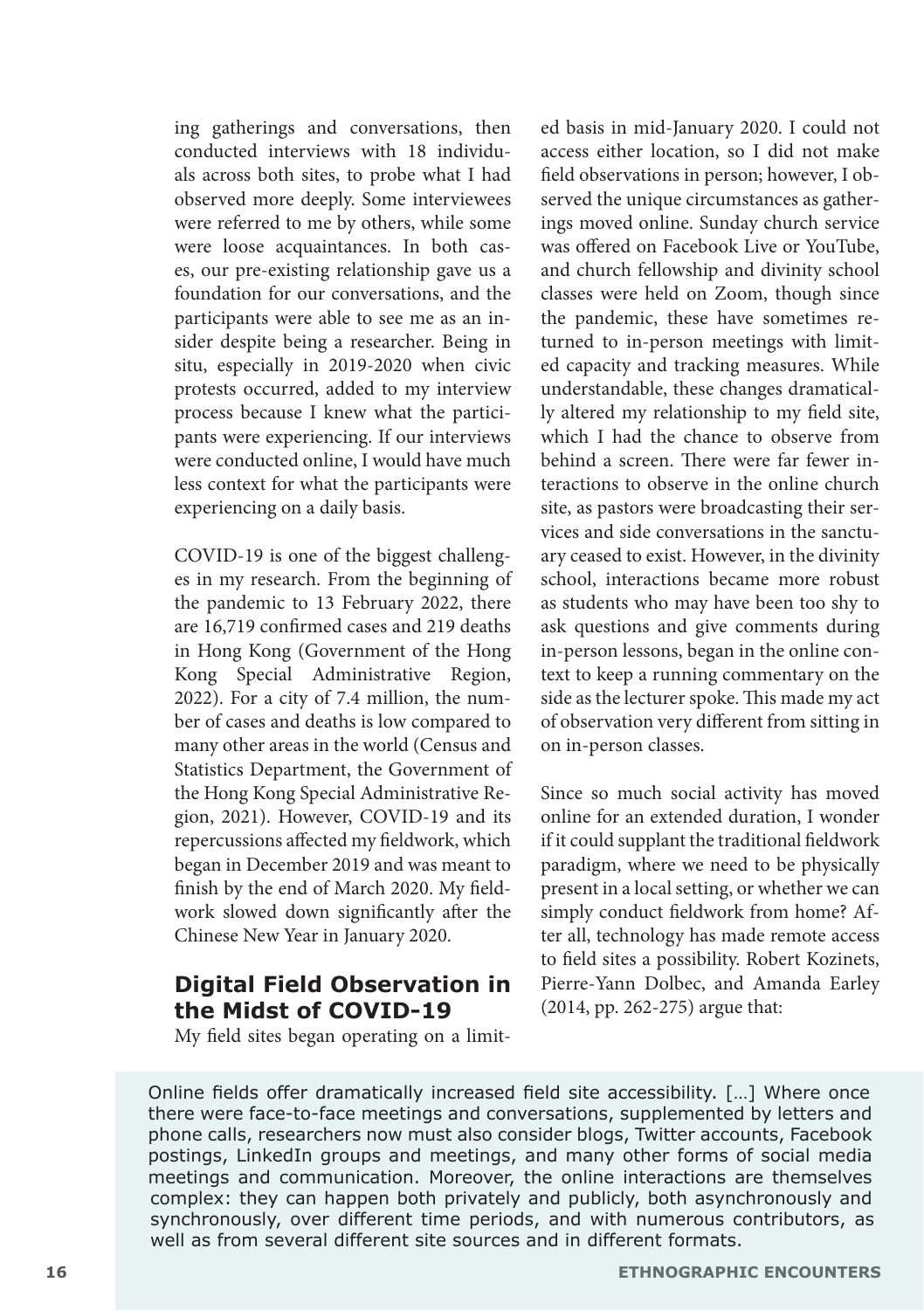Although the power of face-to-face interactions cannot be replaced or underestimated, I wonder what this online space means for *being in the field*, especially when studying locations that are potentially inaccessible due to political tensions. While it has not been an issue for me to enter my field site, I can see immigration and visas being a potential barrier to foreign researchers who wish to conduct fieldwork in contentious regions. In such cases, perhaps digital methods would be the only means for those researchers to conduct their fieldwork. If I were not able to access my field site physically, I would have immersed myself in social media, mass media, and diasporic communities in attempts to replicate the experience of physically being in the field.

However, in the rapidly changing landscape of human participant research, only certain practical aspects of the work have moved online. My research still consists of engaging a homogenous group that I could not otherwise reach had I not already connected with its members before it moved online. If I had not had an existing relationship with these churches and known their community and liturgy, it would not have made sense for me to connect virtually. There would be no reason for them to spend the time talking to me so frankly if I were not already a multifaceted human to them; not just a researcher, but also a daughter to my parents and a congregant in the church. Lila Abu-Lughod (1999, pp. 12) also reflects on how similar familial ties proved to be helpful in her field research in Egypt's Western Desert in her monograph, *Veiled Sentiments*. She found her father's presence in her anthropological fieldwork immensely helpful, as she later discovered that the Bedouins 'for whom belonging to tribe and family are paramount and the education of girls novel, would assume that a woman alone must have so alienated her family, especially her male kin, that they no longer care about her.' Abu-Lughod's experience resonates with mine: if I had not had family members cultivating these relationships with the Hong Kong Christian communities before my arrival, it is unlikely that I would have been received so warmly. For example, I was given access to book meeting spaces to conduct interviews, and my gatekeeper from the church was very enthusiastic about my project. My church site is not known to be welcoming to outsiders, as they have been previously targeted for their political stances. Without the relationships my family members had previously cultivated, it is unlikely they would have let me conduct research within their community.

Likewise, Geert Hofstede (1980, p.215) observes the differences in Western and Chinese thinking. He finds that the Chinese word for (hu)man 'includes the person himself plus his intimate societal and cultural environment which makes his existence meaningful.' Hofstede's argument suggests that digital methods might not be able to bridge strangers, especially in cultures such as Hong Kong with a more collective community, even if those digital tools do exist. Furthermore, there is 'the somewhat false distinction between online and offline social "worlds"' (Kozinets et al., 2014, pp. 265-275). Without the connection in the physical world, it is hard to justify the immediate acceptance of virtual connections, especially by those who are not comforta-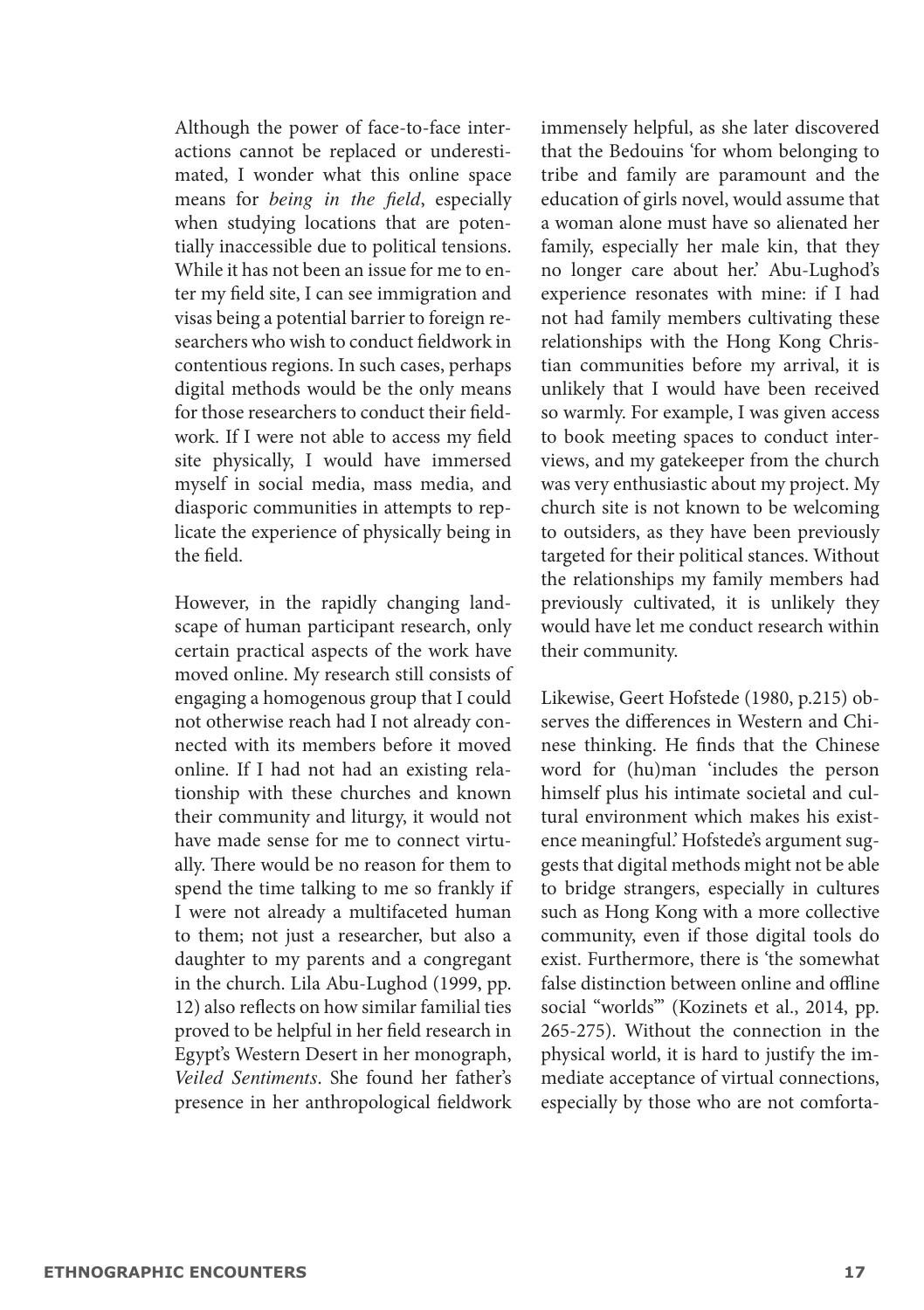ble with virtual environments. I find that having the virtual space facilitates my understanding of my field site, but it in no way supplants my in-person field observations. Nevertheless, it added depth and nuance to my research, as it digitised and captured interactions between participants that would otherwise have been lost, because I cannot record and transcribe every conversation going on around me.

#### **Use of Qualitative Secondary Data in Research on Church and Practice**

A more challenging consequence of the COVID-19 pandemic is that, in addition to the 18 participants I interviewed in my primary data collection, I turned to other data sources to compensate for lost time and interview opportunities. This adjustment, made in the wake of unforeseeable limitations of the field, actually had the effect of strengthening my overall research design and deepening my understanding of Christian practice in Hong Kong. Hong Kong society has undergone tremendous socio-political change since the pandemic restrictions began. Given the implementation of the National Security Law on 30 June 2020 and the implementation of electoral reform on 30 March 2021, which were both perceived as means to tighten the freedoms of speech and assembly in Hong Kong, it would be unlikely for me to recruit further interview participants. Even if there were people who would still wish to speak to me, our conversations would differ greatly from pre-pandemic times due to these new restrictions. Therefore, I used qualitative secondary data to supplement my research, rather than turning to new

participants.

Qualitative secondary analysis occurs when previously gathered data is reanalysed, usually by different researchers. As Sharon Greenwood (2020) observes: 'Pre-existing datasets are typically under-used, despite the vast investment and promotion from research councils.' Although my use of such data is motivated by the limitations of my field, using data collected by other researchers allows me to explore new questions not previously considered by the original researchers by applying different analytical approaches, strategies, and frameworks.

After considering several sources, I finally settled on two online archival sources, both of which provide raw data, such as video and audio footage, as well as transcripts and translations, so I could code and analyse the data in the same fashion as the interviews I conducted. This would not have been possible if only the analysed text were preserved. The first online video archive is from the University of British Columbia, titled *After the Protest: A Vancouver Archive of the Umbrella Movement*, which contains interviews with Hong Kongers who experienced the Umbrella Movement and are now based in Vancouver, Canada (Hong Kong Studies Initiative, The University of British Columbia, 2021). A second online video archive is by the Hong Kong Baptist University, titled *An Oral and Documentary History of Hong Kong Protestant Christians: Religious Discourse, Social Participation, and Identity Construction from 1970 to 1997*, which hosts interviews with members of the Hong Kong Christian community (Department of Religion and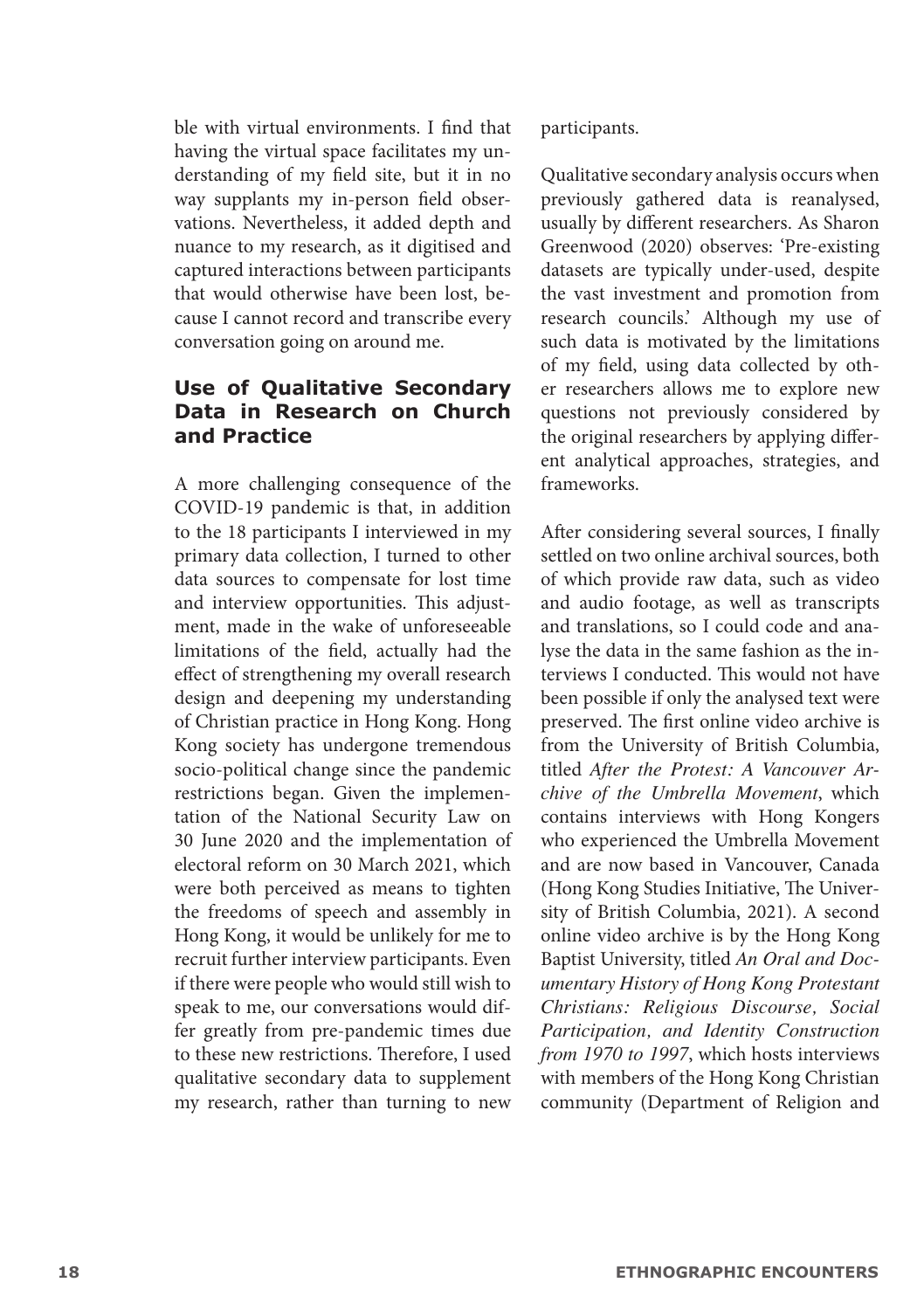Philosophy, Hong Kong Baptist University, 2021). As I analysed and coded these transcripts with the same deductive codes from my primary data analysis, I found that the issues these participants wrestled with are similar to those of my participants. For example, several participants from both my primary and secondary data sets raised concerns about the institutional church being too involved in social action, such that they neglected evangelism. This demonstrates an inward-looking theology among pro-establishment Hong Kong Christians that is consistent with different sets of data.

This digitally mediated encounter helped me to deepen my understanding of the communities I studied, as the archival interviews were mainly with members of the silent or baby boomer generation, while my interview participants were mainly from generations X, Y, and Z. The use of qualitative secondary data provided perspectives that I was not able to tap into, and furthered my understanding of the field. With the raw material available, even though I was not the person conducting the interviews, I could hear how the questions were asked and observe the natural behaviour of the interlocutors. Being personally acquainted with the archives' interviewers also helped me understand how their participants might perceive them. Both interviewers are middle-aged Chinese male professors, and their social status would likely be perceived differently from mine, as a younger Chinese female doctoral student. This may possibly cause different responses from the participants, which I took into account during my analysis. For example, in the interviews I conducted, participants sometimes challenged my researcher status, or perceived me as naïve. During those interviews, I leaned into this presumption to get them to elaborate on their thoughts and opinions. As I watched the videotaped interviews from the qualitative secondary data, I did not find the same dynamic between interviewers and participants.

There are also ethical issues in the analysis of qualitative secondary data. As Isabelle Dufour and Marie-Claude Richard (2019) point out:

[U]sing secondary qualitative data raises many ethical issues in terms of consent, opportunity and risks, data sharing, transparency, clarity and anonymity, permission and responsibility. The quality of data can also be problematic. Data can be incomplete or outdated or may have been collected improperly, and it can be difficult to assess the quality of the original data collection procedure. The breadth and richness of primary data can also be crucial when addressing new research questions.

The new ethical consideration to obtain university approval was whether the reuse of publicly available secondary data requires additional consent from database holders, which I obtained by email. The process gave me a good perspective to consider what constitutes the ethical use of qualitative secondary data.

There is also the issue that an interview designed for an oral history project is substantially different from a semistructured interview that focuses on a specific research question. However, I find that because the original aim of the research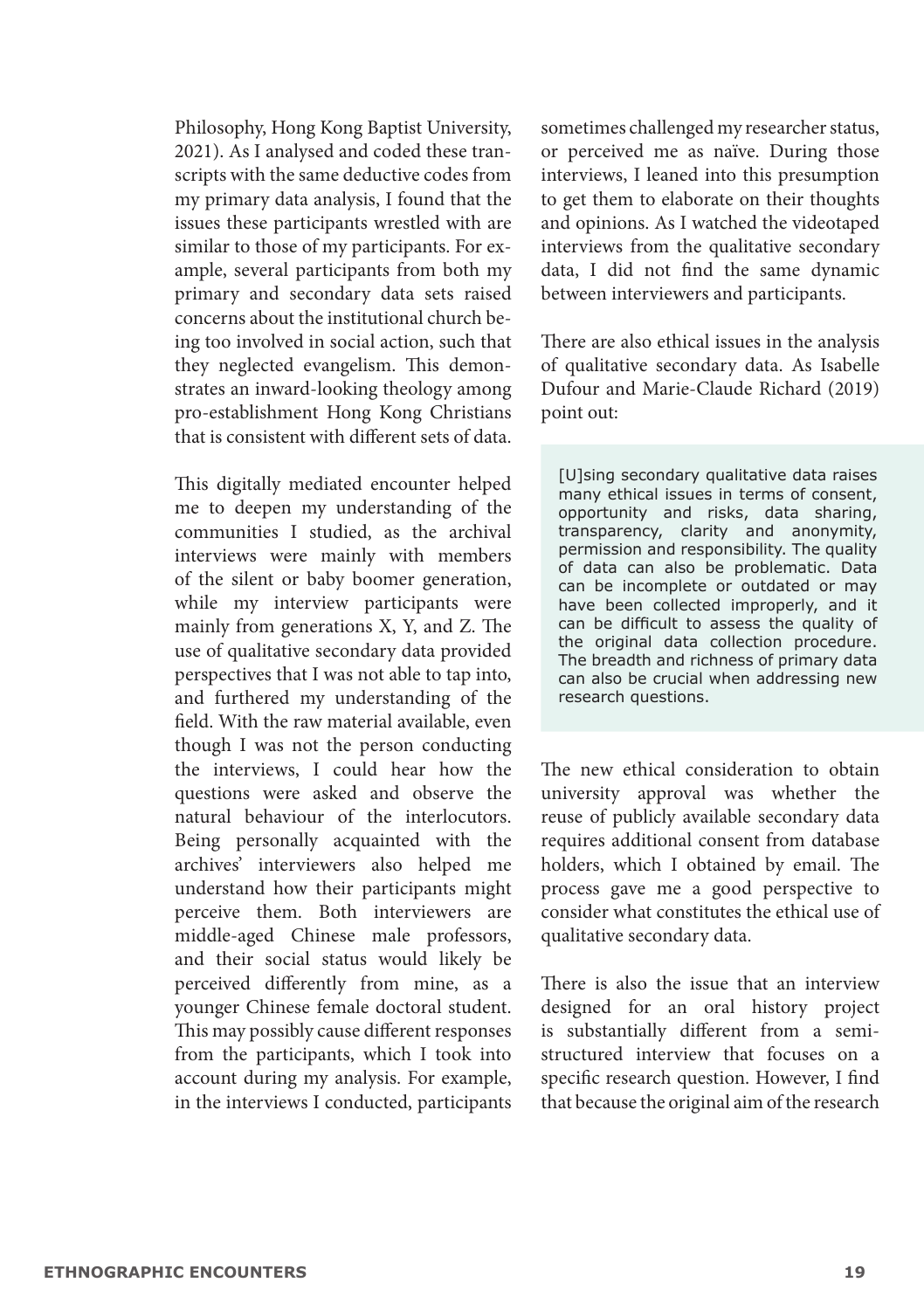was similar to mine, that is, seeking out ideas of democracy and rights, and the civic participation of individual Christians, the secondary data is highly relevant to my project. I coded their transcripts using the same codes as I would for the interviews I had conducted, which allowed me to crosscheck my interpretation of both my primary and secondary data, even though my interviews were conducted at a later date. I coded both my primary and secondary data using the same set of deductive codes, and as such, created a framework for understanding the different sets of data through the same themes. The interviews I conducted worked well to triangulate the secondary data because I could observe consistencies in the speakers' theological interpretations of actions and events between my primary and secondary data sources. I have not found tension between the two data sets; in fact, I believe including qualitative secondary data strengthened my argument, because the interviews conducted by different researchers with different participants at different times generated consistent results. The analysis of previously collected data is beneficial, especially seeing that it supports my primary data collection, and provides access to rich descriptive data from another perspective (Dufour & Richard, 2019). With the intensifying oppression of civic freedoms in Hong Kong, the availability of these digital archives has new political value, as the newly implemented National Security Law will make such a research unlikely in the future. These digital archives will serve as a valuable record of a time when Hong Kongers still felt they could speak freely on issues related to faith, freedom, and rights.

In analysing my secondary data with the same codes as my primary data, I am able to triangulate and validate my interpretations of whether democracy and rights language are Christian, and how average Hong Kong Christians reconcile their faith and civic identity, ensuring that I am neither *too close* nor *too distant*.

### **Conclusion**

Although the use of qualitative secondary data in my research and the consideration of prohibitions and opportunities with online field observation were never in my plans, these changes have shaped me as a researcher. I consider undertaking a doctoral degree not simply as writing a thesis, but more importantly, forming who I am as a scholar. Scholarship is about thinking of creative solutions while facing the challenges and obstacles of conducting research.

Although my research questions have not changed as a result of using digital methods, I find that my initial findings have been strengthened with respect to how democracy and rights language have influenced how Hong Kong Christians express themselves. Using digital means, including digital archives, has added depth and nuance to my research, as I had data from various sources from which to develop my arguments and assertions.

My research methods are based on my conviction that lived theology informs written theology. How Hong Kong Christians live out their daily lives, with all its messiness, and their occasionally selfcontradictory thoughts, is itself theology.